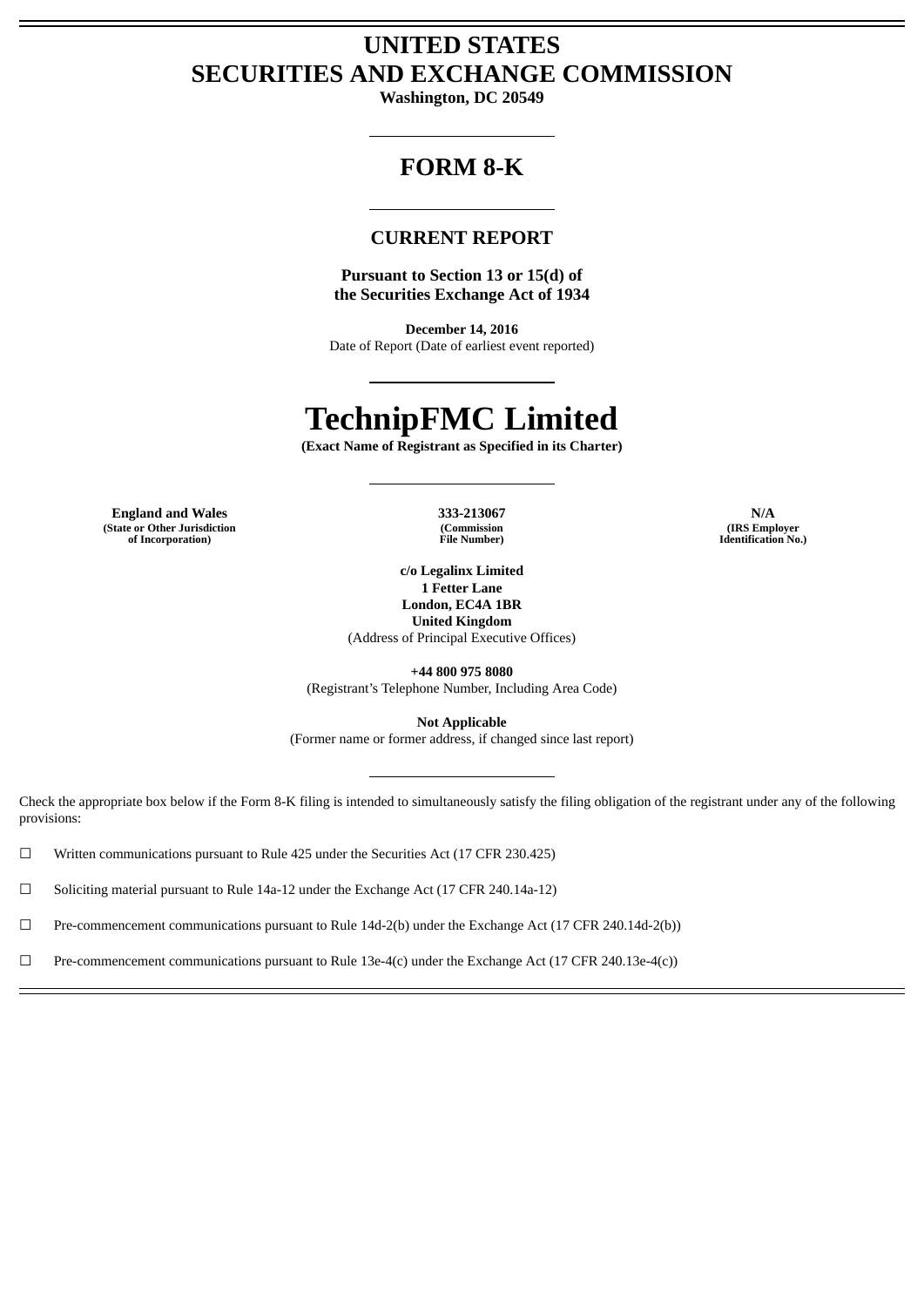### **Item 1.01 Entry into a Material Definitive Agreement**

.

On December 14, 2016, FMC Technologies, Inc., a Delaware corporation ("FMCTI"), Technip S.A., a French *société anonyme* ("Technip"), and TechnipFMC Limited (formerly FMC Technologies SIS Limited), a private limited company incorporated under the laws of England and Wales and a wholly owned subsidiary of FMCTI ("Topco"), entered into Amendment No. 1 (the "Amendment") to the Business Combination Agreement (the "BCA"), dated as of June 14, 2016, by and among FMCTI, Technip and Topco. The Amendment provides for certain technical changes to the BCA, including certain closing mechanics and the Joinder (as defined below).

FMCTI, Technip and Topco also entered into a Joinder Agreement (the "Joinder") with TechnipFMC US Merger Sub LLC, a Delaware limited liability company ("Merger Sub"), TechnipFMC Holdings Limited, a private limited company incorporated under the laws of England and Wales ("UK Holdco"), and TechnipFMC US Holdings LLC, a Delaware limited liability company ("US Holdco"), whereby UK Holdco, US Holdco and Merger Sub became a party to the BCA with the same force and effect as if originally named therein.

Also on December 14, 2016, FMCTI and Topco delivered a letter (the "Waiver Letter") to Technip waiving certain conditions of the BCA. Although certain conditions of the BCA have been waived by the parties, Topco and Technip will seek an order of the High Court of Justice of England and Wales that is conditional on the satisfaction of certain of those waived conditions (to the extent not already satisfied) relating to the listing of the Topco shares on the NYSE and Euronext Paris and the approval of the *Autorité des Marchés Financiers* of the listing prospectus.

The above descriptions are summaries that are qualified by the full text of the Amendment, the Joinder and the Waiver Letter. Copies of these documents are attached as exhibits and incorporated herein by reference.

| <b>Item 9.01</b>   | <b>Financial Statements and Exhibits</b><br><b>Description of Exhibit</b>                                                                                                                                            |  |  |
|--------------------|----------------------------------------------------------------------------------------------------------------------------------------------------------------------------------------------------------------------|--|--|
| <b>Exhibit No.</b> |                                                                                                                                                                                                                      |  |  |
| 2.1                | Amendment No. 1, dated as of December 14, 2016, to that certain Business Combination Agreement, dated as of June 14, 2016, by<br>and among FMC Technologies, Inc., TechnipFMC Limited and Technip S.A.               |  |  |
| 2.2                | Joinder Agreement, dated as of December 14, 2016, by and among FMC Technologies, Inc., TechnipFMC Limited, Technip S.A.,<br>TechnipFMC Holdings Limited, TechnipFMC US Holdings LLC and TechnipFMC US Merger Sub LLC |  |  |
| 2.3                | Waiver Letter, dated as of December 14, 2016, from FMC Technologies, Inc. and TechnipFMC Limited to Technip S.A.                                                                                                     |  |  |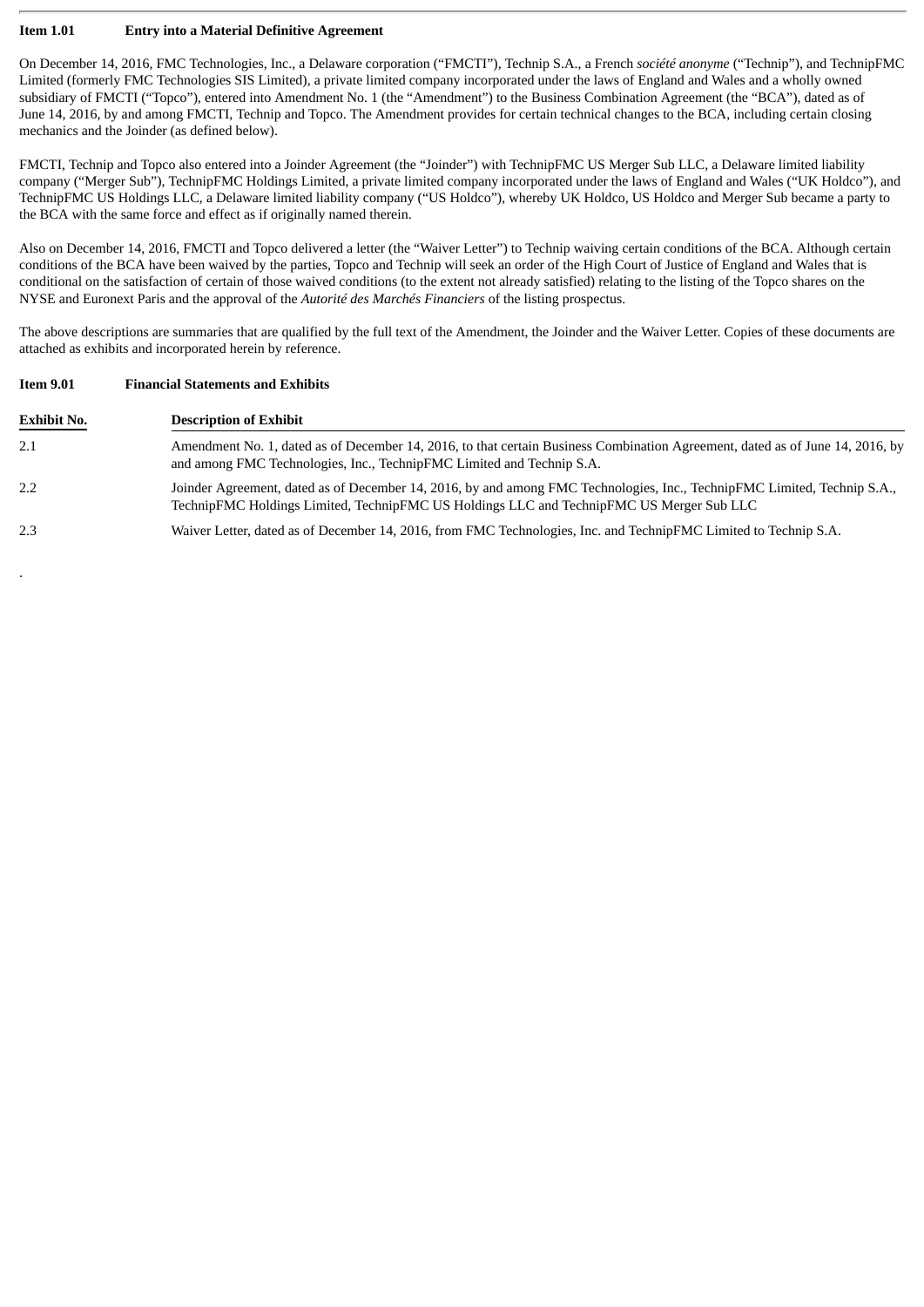**SIGNATURE**

Pursuant to the requirements of the Securities Exchange Act of 1934, the registrant has duly caused this report to be signed on its behalf by the undersigned hereunto duly authorized.

# **TECHNIPFMC LIMITED**

Dated: December 14, 2016 Name: Tore Halvorsen

By: /s/ Tore Halvorsen

Title: Director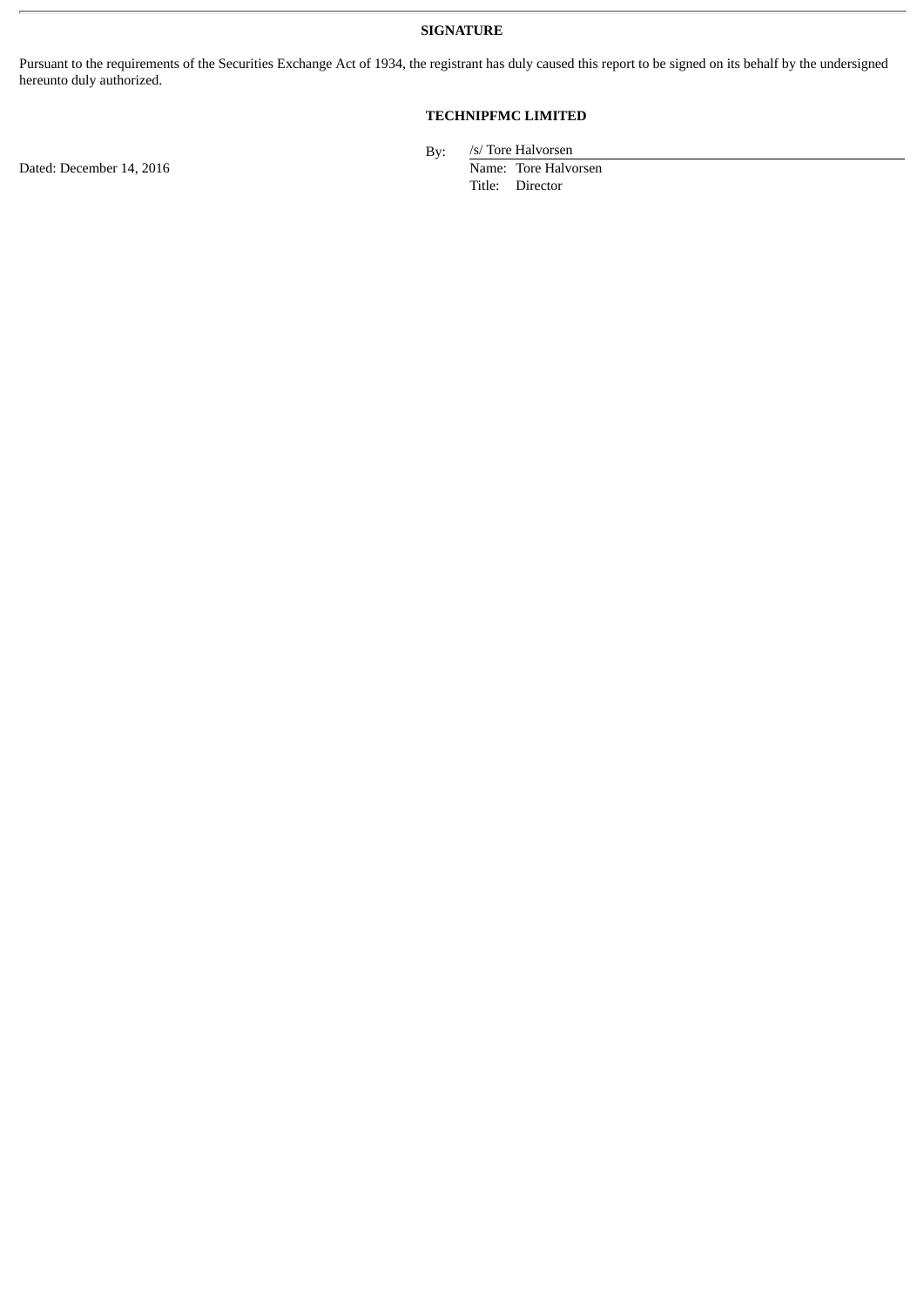# **EXHIBIT INDEX**

| <b>Exhibit No.</b> | <b>Description of Exhibit</b>                                                                                                                                                                                        |  |  |
|--------------------|----------------------------------------------------------------------------------------------------------------------------------------------------------------------------------------------------------------------|--|--|
| 2.1                | Amendment No. 1, dated as of December 14, 2016, to that certain Business Combination Agreement, dated as of June 14, 2016, by<br>and among FMC Technologies, Inc., TechnipFMC Limited and Technip S.A.               |  |  |
| 2.2                | Joinder Agreement, dated as of December 14, 2016, by and among FMC Technologies, Inc., TechnipFMC Limited, Technip S.A.,<br>TechnipFMC Holdings Limited, TechnipFMC US Holdings LLC and TechnipFMC US Merger Sub LLC |  |  |
| 2.3                | Waiver Letter, dated as of December 14, 2016, from FMC Technologies, Inc. and TechnipFMC Limited to Technip S.A.                                                                                                     |  |  |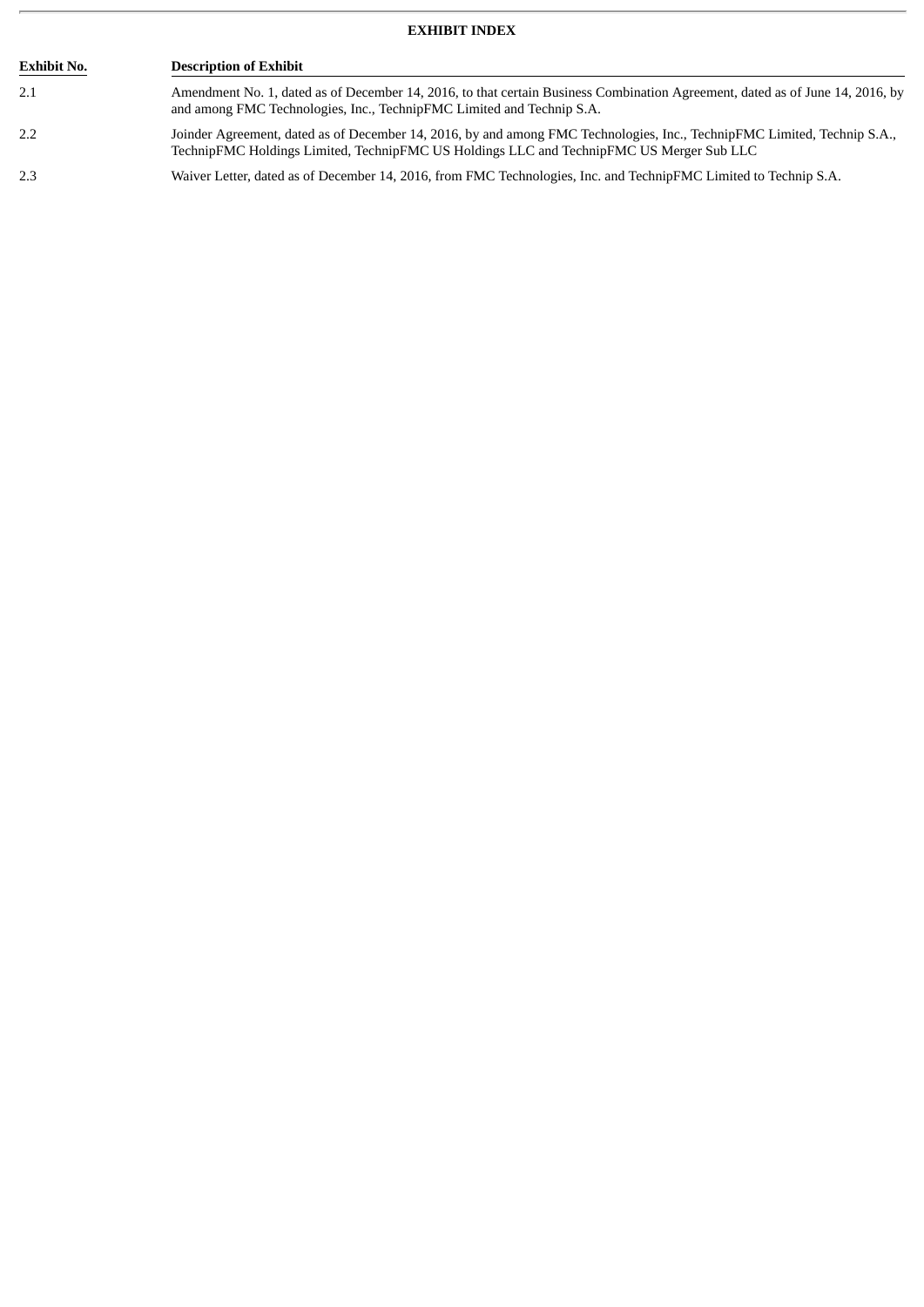#### **AMENDMENT NO. 1**

### **TO**

### **BUSINESS COMBINATION AGREEMENT**

This AMENDMENT NO. 1 (this "Amendment") dated as of December 14, 2016 to that certain Business Combination Agreement (the "BCA"), dated as of June 14, 2016, is by and among FMC Technologies, Inc., a Delaware corporation ("FMCTI"), TechnipFMC Limited, a private limited company incorporated under the laws of England and Wales and a wholly owned subsidiary of FMCTI ("Topco"), and Technip S.A., a French *société anonyme* ("Technip").

### **RECITALS**

WHEREAS, Topco changed its name from FMC Technologies SIS Limited to TechnipFMC Limited on August 4, 2016;

WHEREAS, pursuant to a Joinder Agreement by and among FMCTI, Topco, TechnipFMC Holdings Limited, a private limited company under the laws of England and Wales ("UK Holdco"), TechnipFMC US Holdings LLC, a Delaware limited liability company ("US Holdco"), and TechnipFMC US Merger Sub LLC, a Delaware limited liability company ("Merger Sub"), UK Holdco, US Holdco and Merger Sub will become a party to the BCA with the same force and effect as if originally named therein; and

WHEREAS, Section 8.2 of the BCA provides for the amendment of the BCA in accordance with the terms set forth therein and the parties hereto desire to amend the BCA as set forth below.

NOW, THEREFORE, in consideration of the premises, and of the representations, warranties, covenants and agreements contained herein, the parties hereto agree as follows:

### ARTICLE I

#### DEFINITIONS

SECTION 1.1. Definitions; References. Unless otherwise specifically defined herein, each term used herein shall have the meaning assigned to such term in the BCA. Each reference to "hereof," "herein" and "hereunder" and words of similar import when used in the BCA shall, from and after the date of this Amendment, refer to the BCA, as amended by this Amendment.

### ARTICLE II

### AMENDMENTS TO BUSINESS COMBINATION AGREEMENT

SECTION 2.1. Amendment to Section 1.2(b). The ninth sentence of Section 1.2(b) of the BCA is hereby deleted and replaced with the following:

Subject to applicable Law, as of the FMCTI Effective Time, the managers of U.S. Merger Sub immediately prior to the FMCTI Effective Time shall be the directors of the FMCTI Merger Surviving Corporation, each to hold office in accordance with the certificate of incorporation and bylaws of the FMCTI Merger Surviving Corporation.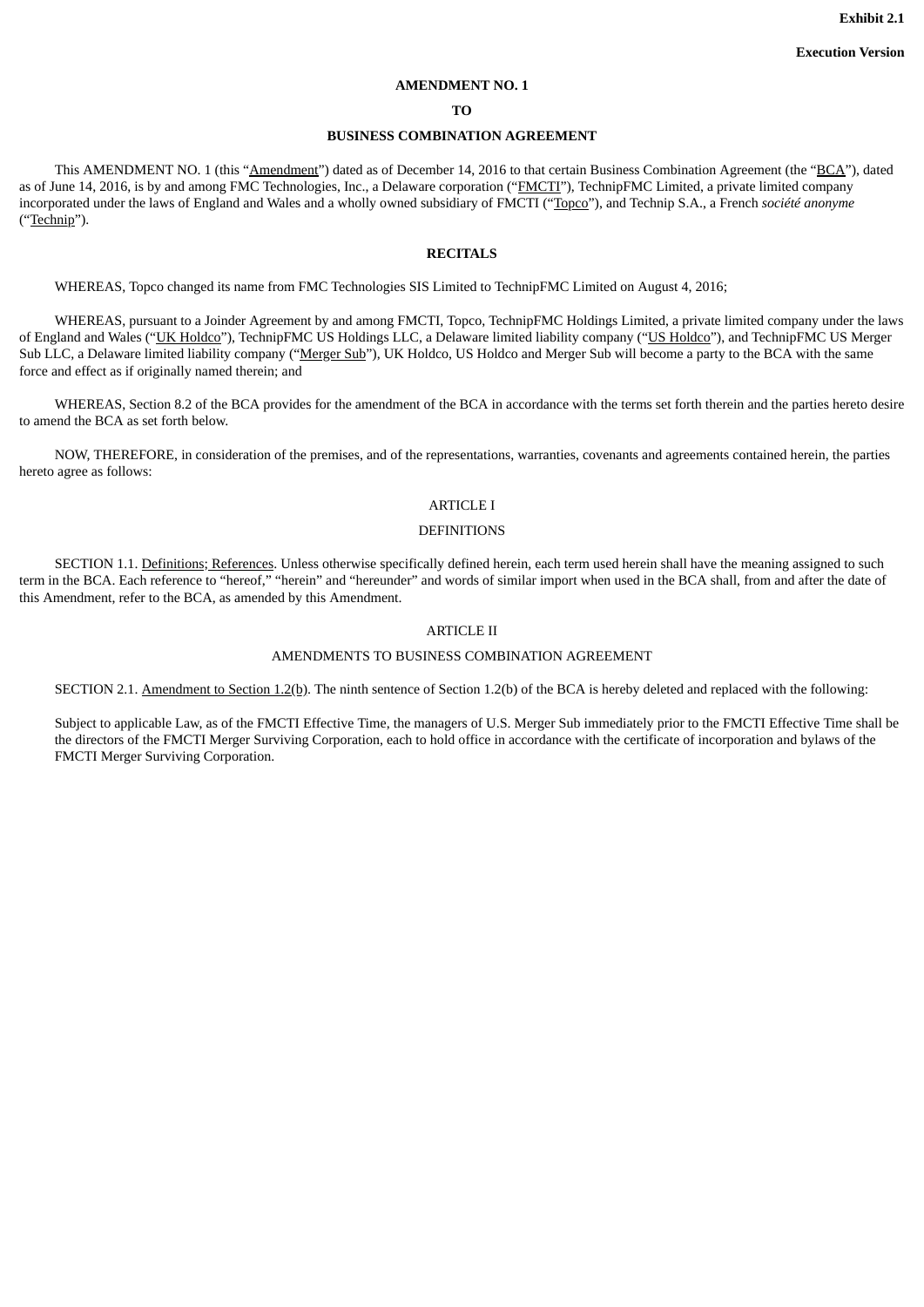SECTION 2.2. Amendment to Section 1.3. The first sentence of Section 1.3 of the BCA is hereby amended to remove the words "that is on a Sunday."

SECTION 2.3. Amendment to Section 1.6(a)(iii). Section 1.16(a)(iii) of the BCA is hereby amended and restated as follows:

(iii) *Conversion of U.S. Merger Sub Membership Interests*. As of the FMCTI Effective Time, all of the membership interests of U.S. Merger Sub held immediately prior to the FMCTI Effective Time shall automatically be converted into the right to receive one hundred fully paid and non-assessable shares of common stock, par value \$0.01, of the FMCTI Merger Surviving Corporation, which shares at such time shall comprise the only outstanding shares of capital stock of the FMCTI Merger Surviving Corporation.

### SECTION 2.4. Amendments to Section 5.16.

1. The only sentence of Section 5.16(b) of the BCA is hereby amended to remove the words "sole stockholder" and replace them with the words "sole member."

2. The BCA is hereby amended to add a new Section 5.16(c) and (d) as follows:

(c) *UK HoldCo*. In furtherance, and not in limitation, of Section 5.16(a), (i) FMCTI shall, and shall cause its applicable Subsidiaries to, cause TechnipFMC Holdings Limited, a private limited company under the laws of England and Wales, to become a party to this Agreement as if an original party hereto by executing a joinder to this Agreement, substantially in the form attached hereto as Exhibit C and (ii) TechnipFMC Holdings Limited shall, at the time and in the manner specified in the Preliminary Transactions, issue shares to Topco.

(d) *US HoldCo*. In furtherance, and not in limitation, of Section 5.16(a), (i) FMCTI shall, and shall cause its applicable Subsidiaries to, cause TechnipFMC US Holdings LLC, a Delaware limited liability company, to become a party to this Agreement as if an original party hereto by executing a joinder to this Agreement, substantially in the form attached hereto as Exhibit C and (ii) TechnipFMC US Holdings LLC shall, at the time and in the manner specified in the Preliminary Transactions, convert to a corporation and subsequently issue shares to TechnipFMC Holdings Limited.

SECTION 2.5. Amendment to Exhibit C. The form of joinder attached to the BCA as Exhibit C is hereby amended and restated to be as substantially set forth on Annex I hereto.

 $\overline{2}$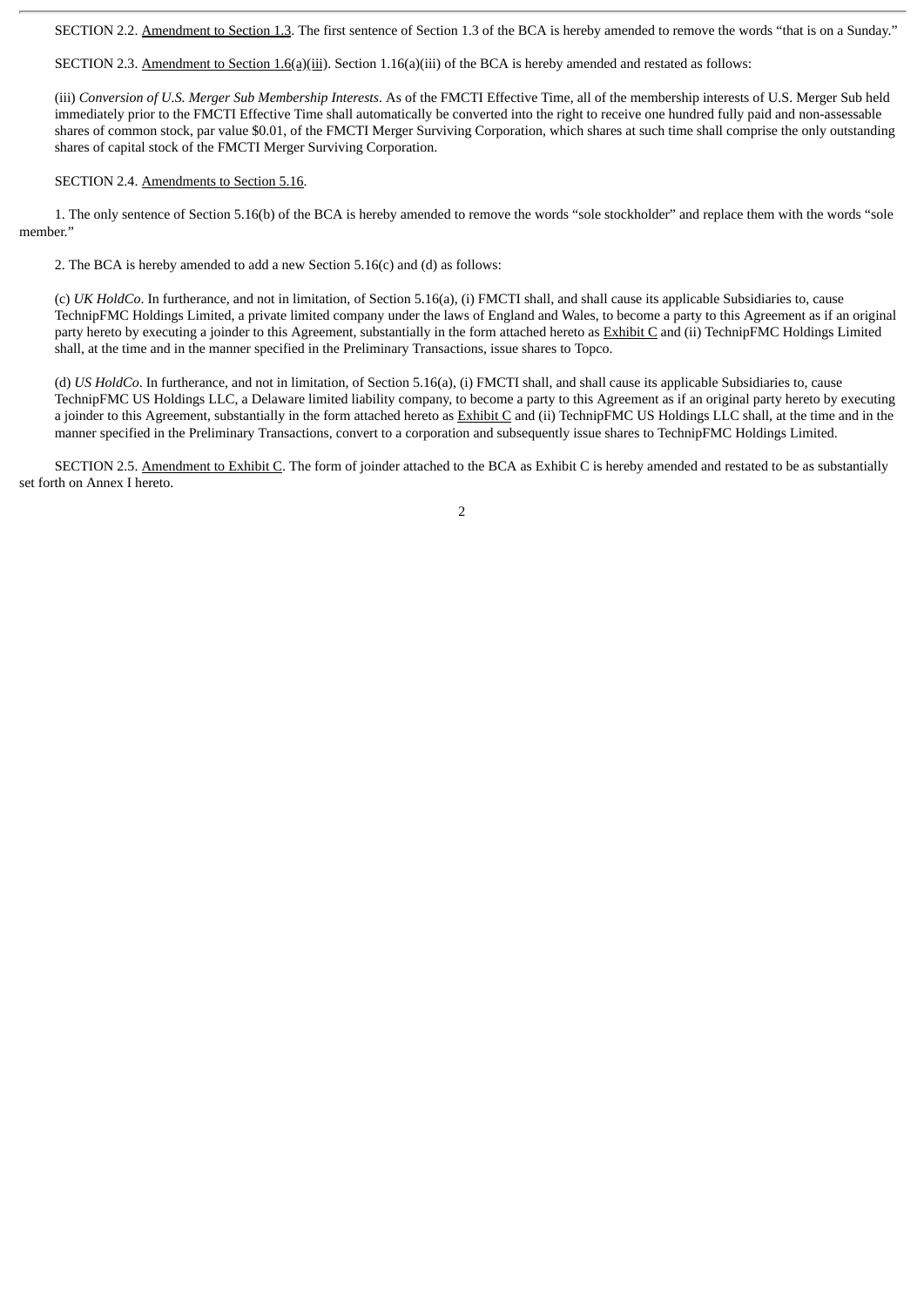### ARTICLE III

### GENERAL PROVISIONS

SECTION 3.1. No Further Amendment. Except as expressly amended hereby, the BCA is in all respects ratified and confirmed and all the terms, conditions, and provisions thereof shall remain in full force and effect.

SECTION 3.2. Effect of Amendment. This Amendment shall form a part of the BCA for all purposes, and each party thereto and hereto shall be bound hereby. From and after the execution of this Amendment by the parties hereto, any reference to the BCA shall be deemed a reference to the BCA as amended hereby. This Amendment shall be deemed to be in full force and effect from and after the execution of this Amendment by the parties hereto.

## *(signature page follows)*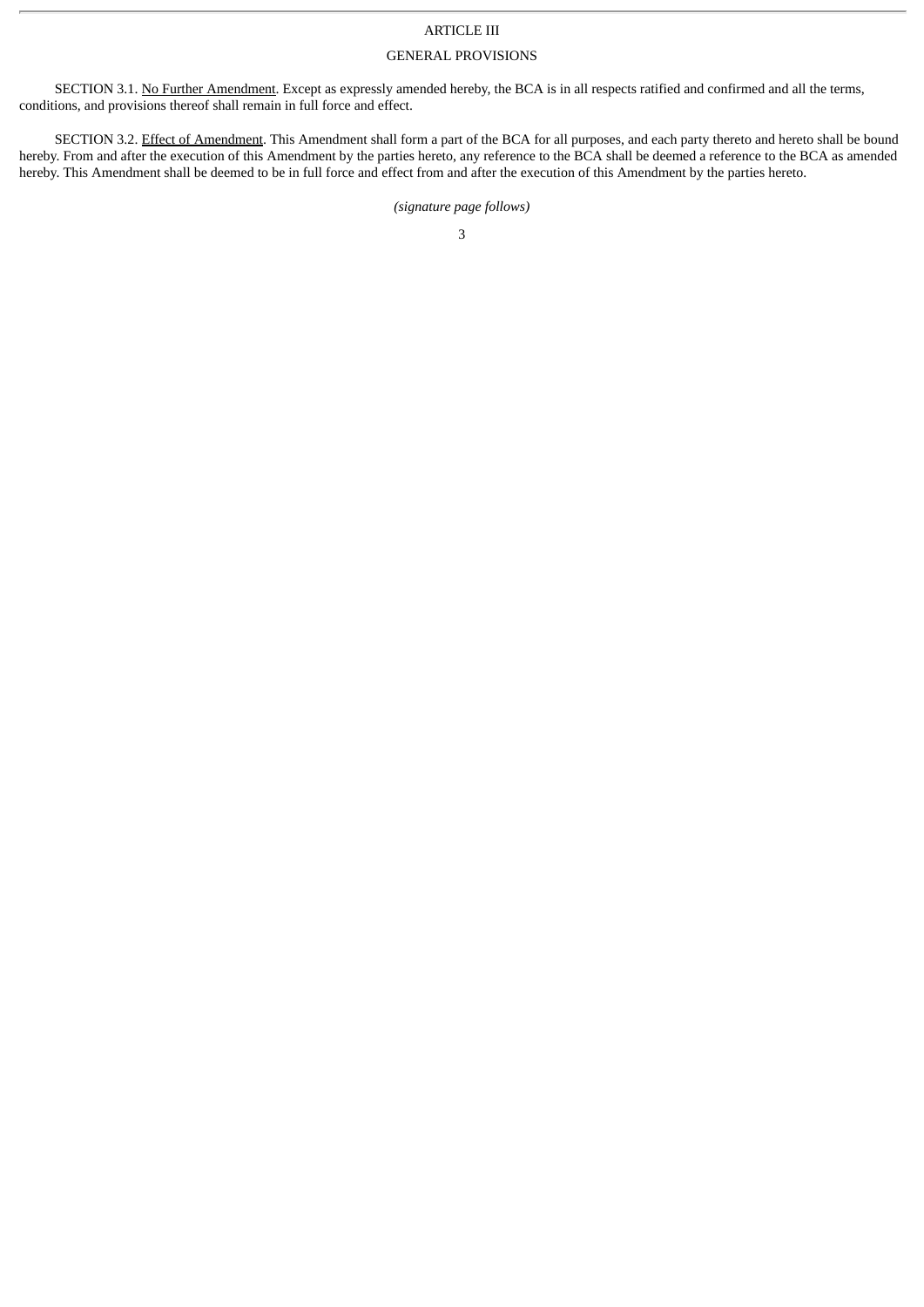IN WITNESS WHEREOF, this Amendment has been duly executed and delivered by the duly authorized representatives of the parties hereto as of the date first written above.

# **FMC TECHNOLOGIES, INC.**

| By: /s/ Dianne Ralston                                      |
|-------------------------------------------------------------|
| Name: Dianne Ralston                                        |
| Title: Senior Vice President, General Counsel and Corporate |
| Secretary                                                   |

# **TECHNIPFMC LIMITED**

| By: /s/ Peder M. Brøndmo  |  |
|---------------------------|--|
| Name: Peder M. Brøndmo    |  |
| Title: Alternate Director |  |
|                           |  |

# **TECHNIP S.A.**

By: /s/ John Freeman Name: John Freeman Title: Group General Counsel

[Signature Page to Amendment No. 1 to the Business Combination Agreement]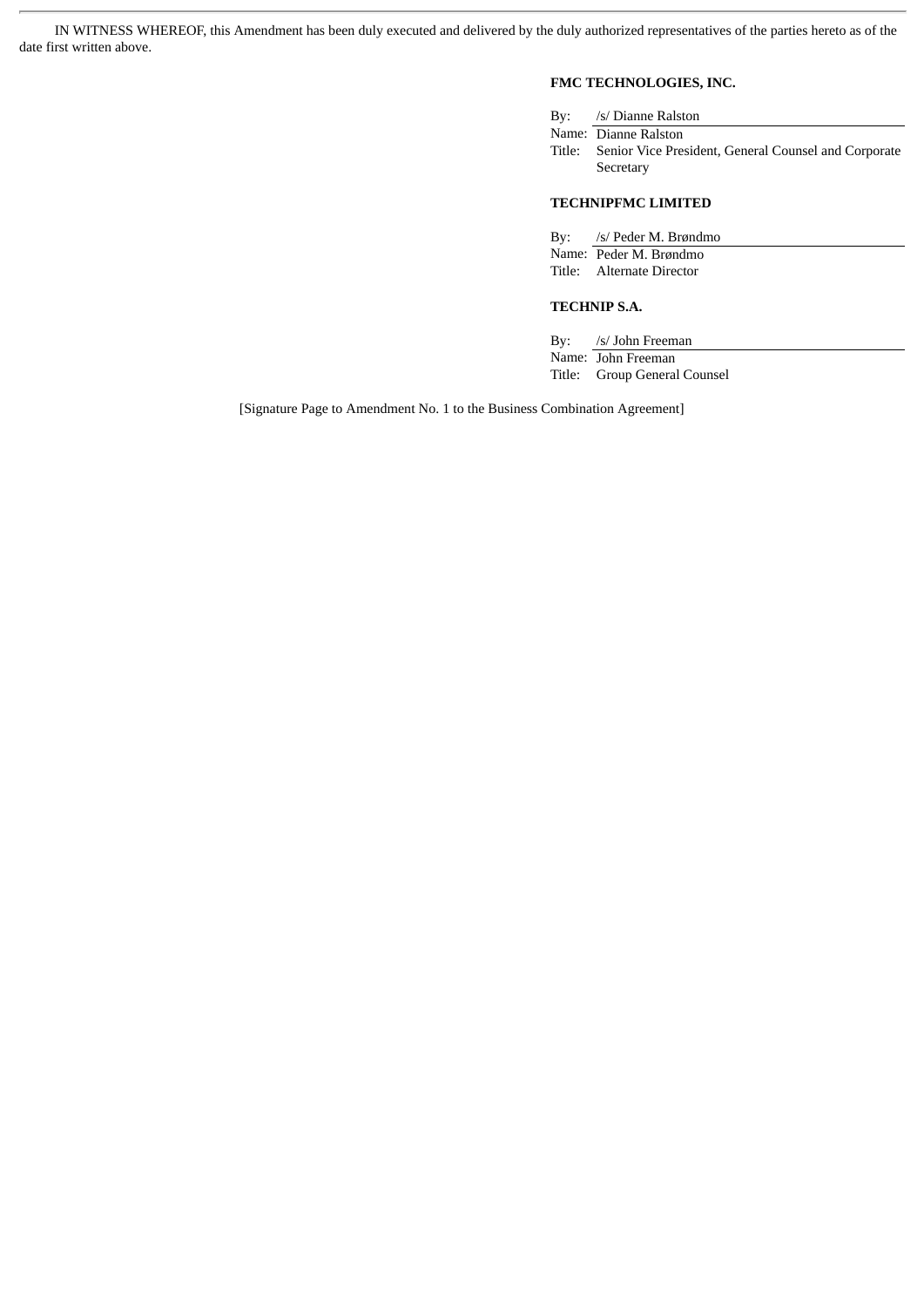**ANNEX I** Form of Joinder Agreement (see attached)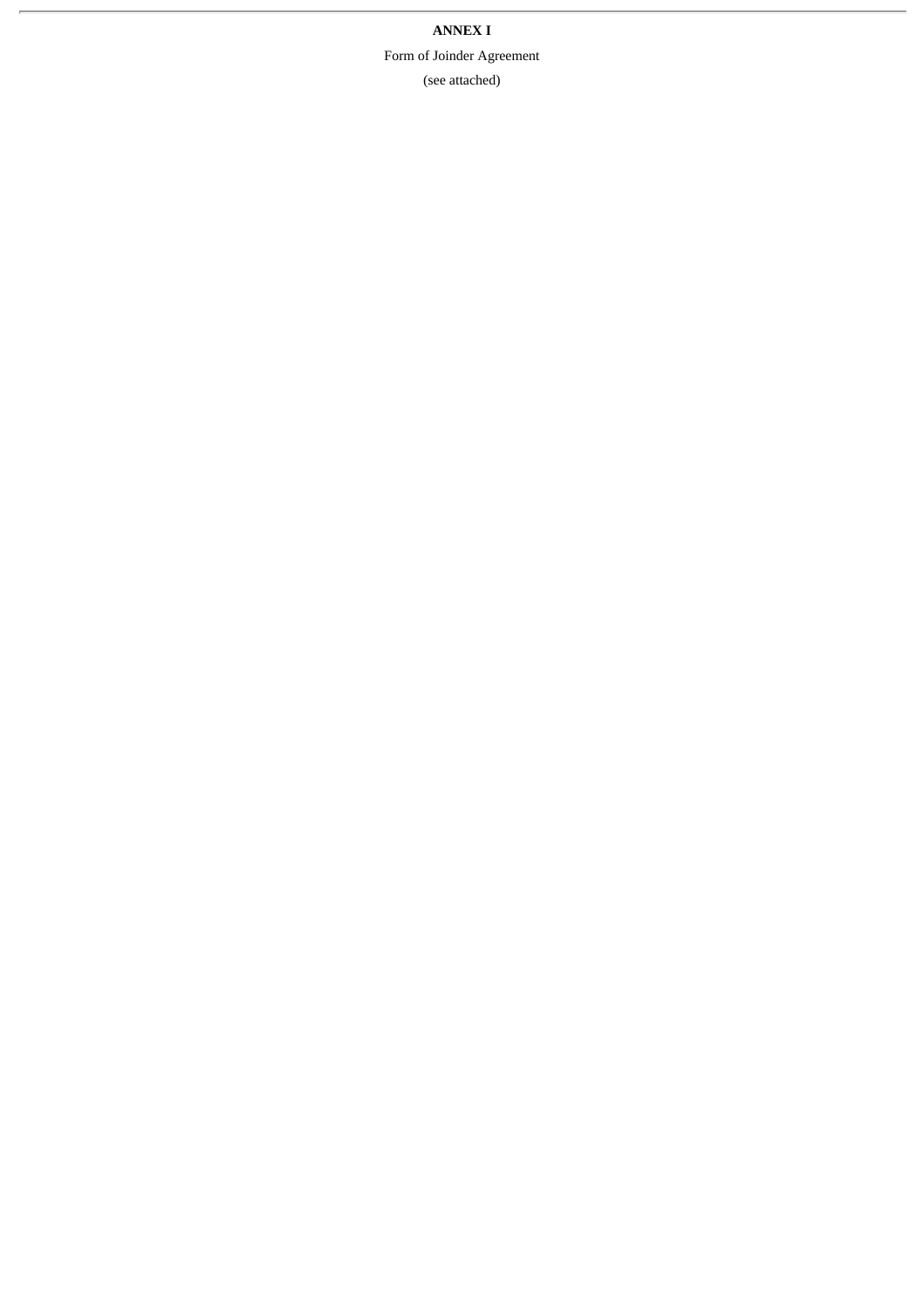# **Exhibit C**

### **JOINDER AGREEMENT**

This Joinder Agreement (this "Agreement"), dated as of December 14, 2016, is by and among FMC Technologies, Inc., a Delaware corporation ("FMCTI"), TechnipFMC Limited (formerly known as FMC Technologies SIS Limited), a private limited company incorporated under the laws of England and Wales and a wholly owned subsidiary of FMCTI ("Topco"), Technip, S.A., a French *société anonyme* ("Technip"), TechnipFMC Holdings Limited, a private limited company under the laws of England and Wales ("UK Holdco"), TechnipFMC US Holdings LLC, a Delaware Limited Liability Company, ("US Holdco") and TechnipFMC US Merger Sub LLC, a Delaware Limited Liability Company ("Merger Sub"). Capitalized terms used but not defined herein shall have the meanings ascribed to such terms in the Business Combination Agreement, dated as of June, 14, 2016, by and among FMCTI, Topco and Technip (the "BCA").

WHEREAS, Merger Sub was formed under the laws of the State of Delaware on October 17, 2016 for the purpose of serving as U.S. Merger Sub pursuant to the BCA.

WHEREAS, US Holdco was formed under the laws of the State of Delaware on October 17, 2016 for the purpose of effecting certain transactions pursuant to the BCA at the time and in the manner specified in the Preliminary Transactions.

WHEREAS, UK Holdco was formed under the laws of England and Wales on October 19, 2016 for the purpose of effecting certain transactions pursuant to the BCA at the time and in the manner specified in the Preliminary Transactions.

WHEREAS, pursuant to the BCA and the Cross-Border Merger Terms and subject to the terms and conditions thereof, at the Technip Effective Time, Technip shall merge with and into Topco (the "Technip Merger"), with Topco surviving the Technip Merger.

WHEREAS, pursuant to the BCA and subject to the terms and conditions thereof, at the FMCTI Effective Time, Merger Sub shall merge with and into FMCTI (the "FMCTI Merger"), with FMCTI surviving the FMCTI Merger as a wholly owned subsidiary of Topco.

NOW, THEREFORE, in consideration of the foregoing, and of the mutual covenants, representations, warranties and agreements contained in the BCA, the parties hereto agree as follows:

- 1. Joinder. By executing this Agreement, each of UK Holdco, US Holdco and Merger Sub hereby becomes a party to the BCA and hereby agrees to be bound by the terms, covenants and other provisions of the BCA applicable to it and hereby assumes all its rights and obligations thereunder, with the same force and effect as if originally named therein. This Agreement shall form a part of the BCA.
- 2. Governing Law. The following provisions of the BCA shall apply hereto, *mutatis mutandis*: Sections 8.2 (Modification or Amendment), 8.4 (Counterparts), 8.5 (Governing Law; Dispute Resolution; Waiver of Trial by Jury), 8.7 (Notices) (with the notice provisions applicable to FMCTI applying equally to UK Holdco, US Holdco and Merger Sub), 8.8 (Entire Agreement), 8.9 (No Third-Party Beneficiaries), 8.10 (Obligations of FMCTI and Technip), 8.11 (Severability), 8.12 (Interpretation; Construction), 8.14 (Assignment) and 8.15 (Specific Performance).

[Signature Page Follows]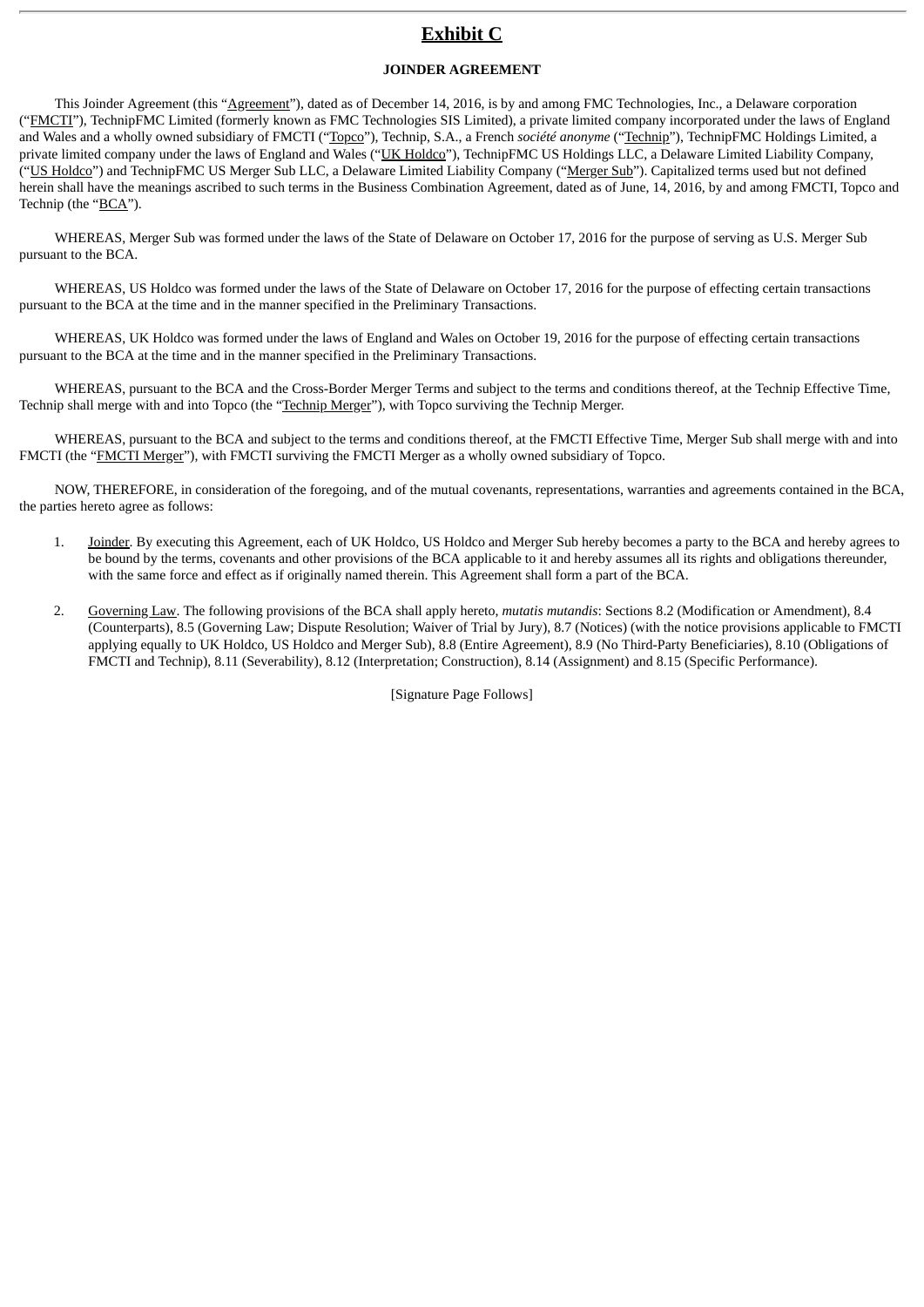IN WITNESS WHEREOF, the parties hereto have caused this instrument to be executed in counterparts by their duly authorized officers, all as of the day and year first above written.

# FMC TECHNOLOGIES, INC.,

By:

Name: Dianne Ralston Title: Senior Vice President, General Counsel and Corporate Secretary

### TECHNIPFMC LIMITED

By:

Name: Peder M. Brøndmo Title: Alternate Director

## TECHNIPFMC HOLDINGS LIMITED

By:

Name: Peder M. Brøndmo Title: Alternate Director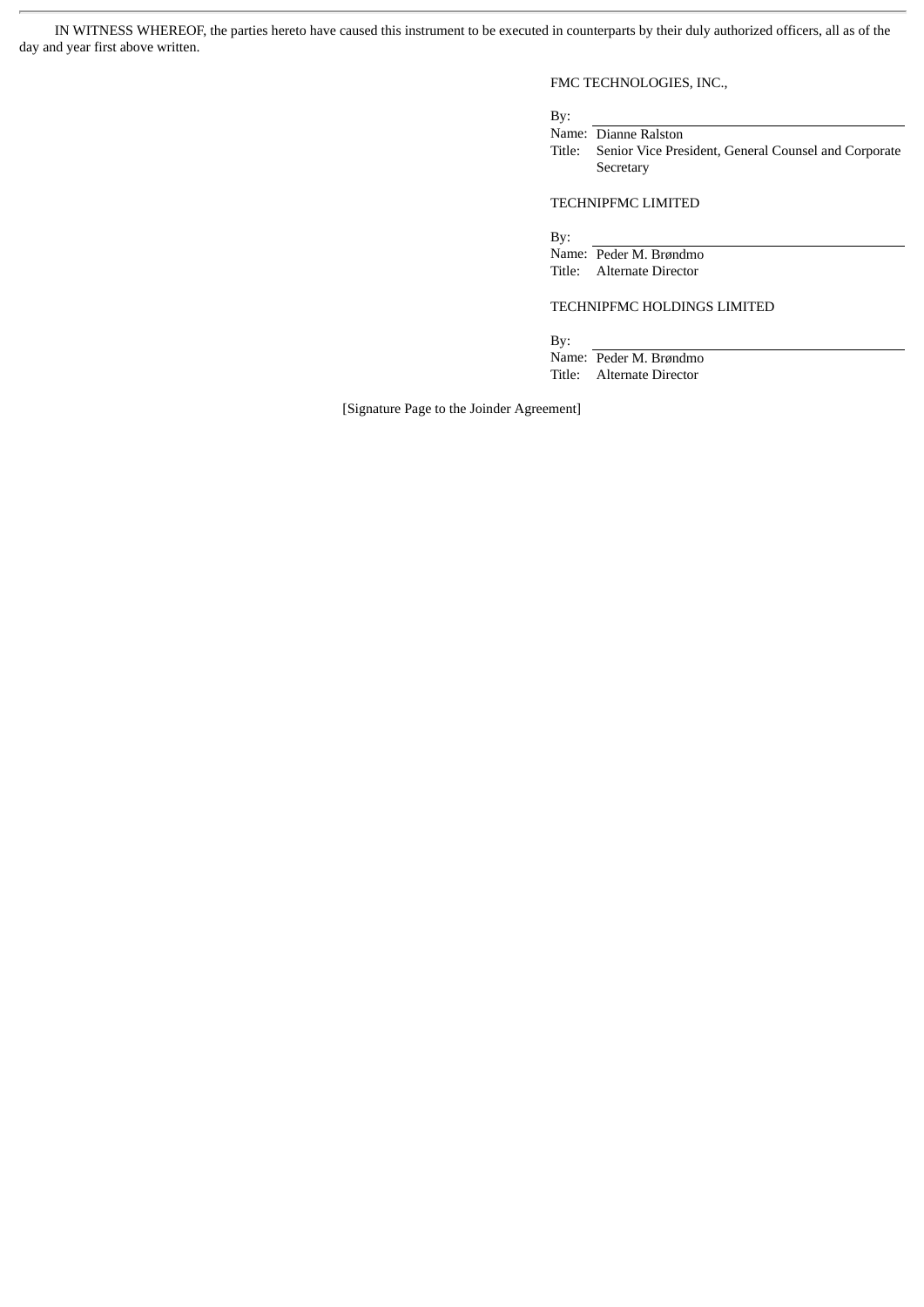### TECHNIPFMC US HOLDINGS LLC

By: FMC Technologies, Inc. Its: Sole Member

# By:

Name: Dianne Ralston

Title: Senior Vice President, General Counsel and Corporate **Secretary** 

### TECHNIPFMC US MERGER SUB LLC

By: TECHNIPFMC US HOLDINGS LLC Its: Sole Member

By: FMC TECHNOLOGIES, INC., as the sole member of TechnipFMC US Holdings LLC

# By:

Name: Dianne Ralston

Title: Senior Vice President, General Counsel and Corporate Secretary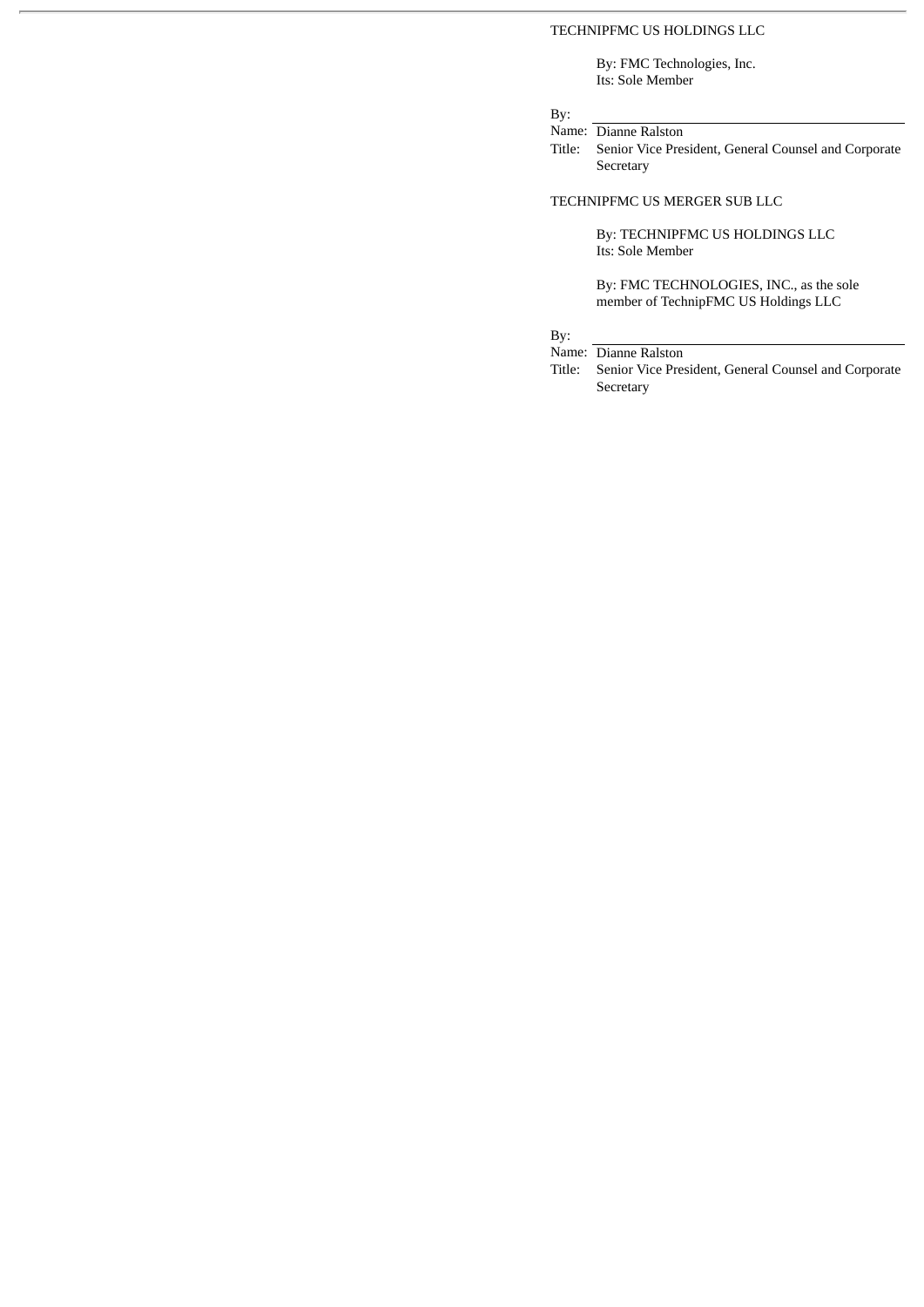TECHNIP, S.A.

By: Name: Title: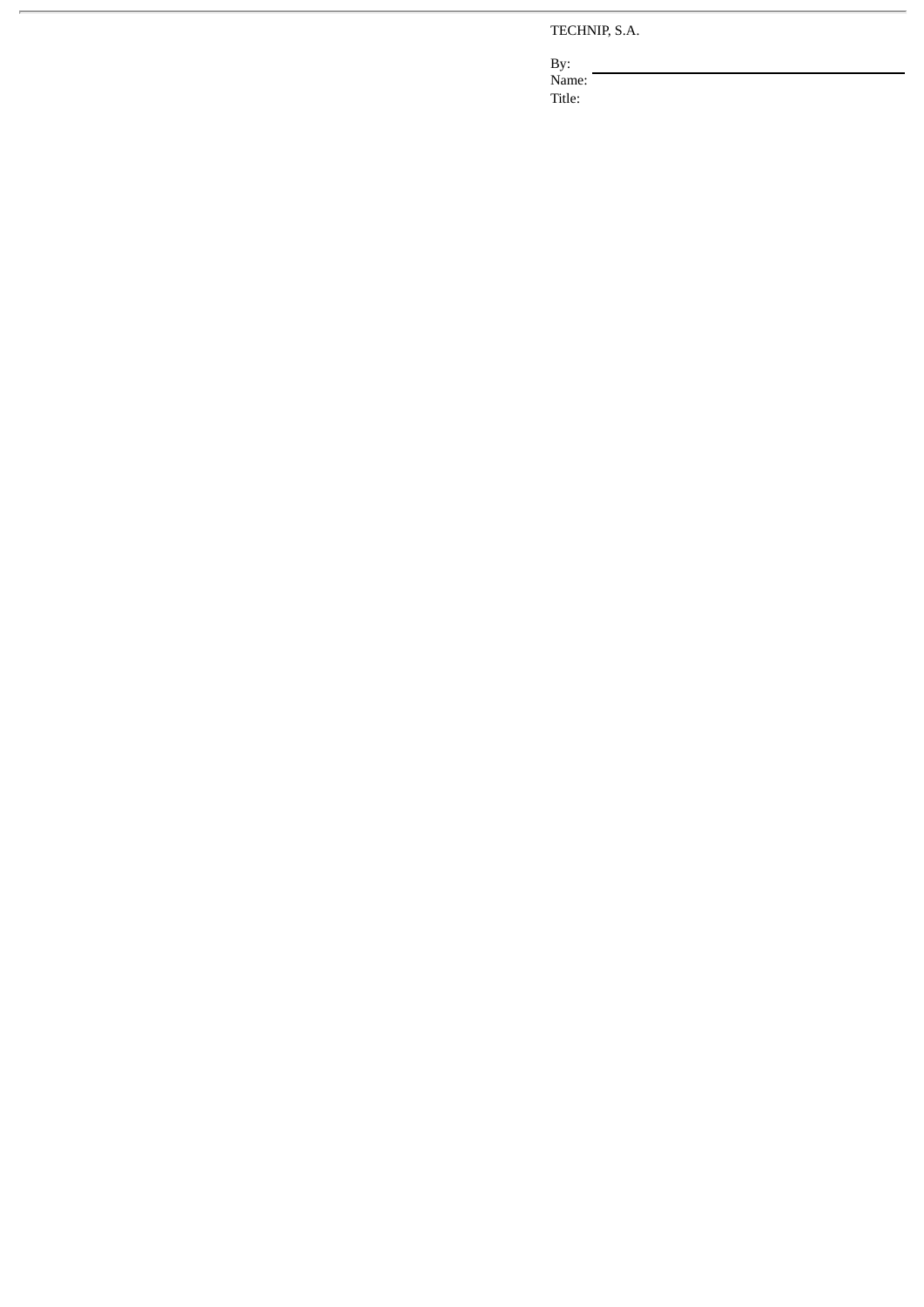### **JOINDER AGREEMENT**

This Joinder Agreement (this "Agreement"), dated as of December 14, 2016, is by and among FMC Technologies, Inc., a Delaware corporation ("FMCTI"), TechnipFMC Limited (formerly known as FMC Technologies SIS Limited), a private limited company incorporated under the laws of England and Wales and a wholly owned subsidiary of FMCTI ("Topco"), Technip, S.A., a French *société anonyme* ("Technip"), TechnipFMC Holdings Limited, a private limited company under the laws of England and Wales ("UK Holdco"), TechnipFMC US Holdings LLC, a Delaware Limited Liability Company, ("US Holdco") and TechnipFMC US Merger Sub LLC, a Delaware Limited Liability Company ("Merger Sub"). Capitalized terms used but not defined herein shall have the meanings ascribed to such terms in the Business Combination Agreement, dated as of June, 14, 2016, by and among FMCTI, Topco and Technip (the "BCA").

WHEREAS, Merger Sub was formed under the laws of the State of Delaware on October 17, 2016 for the purpose of serving as U.S. Merger Sub pursuant to the BCA.

WHEREAS, US Holdco was formed under the laws of the State of Delaware on October 17, 2016 for the purpose of effecting certain transactions pursuant to the BCA at the time and in the manner specified in the Preliminary Transactions.

WHEREAS, UK Holdco was formed under the laws of England and Wales on October 19, 2016 for the purpose of effecting certain transactions pursuant to the BCA at the time and in the manner specified in the Preliminary Transactions.

WHEREAS, pursuant to the BCA and the Cross-Border Merger Terms and subject to the terms and conditions thereof, at the Technip Effective Time, Technip shall merge with and into Topco (the "Technip Merger"), with Topco surviving the Technip Merger.

WHEREAS, pursuant to the BCA and subject to the terms and conditions thereof, at the FMCTI Effective Time, Merger Sub shall merge with and into FMCTI (the "FMCTI Merger"), with FMCTI surviving the FMCTI Merger as a wholly owned subsidiary of Topco.

NOW, THEREFORE, in consideration of the foregoing, and of the mutual covenants, representations, warranties and agreements contained in the BCA, the parties hereto agree as follows:

- 1. Joinder. By executing this Agreement, each of UK Holdco, US Holdco and Merger Sub hereby becomes a party to the BCA and hereby agrees to be bound by the terms, covenants and other provisions of the BCA applicable to it and hereby assumes all its rights and obligations thereunder, with the same force and effect as if originally named therein. This Agreement shall form a part of the BCA.
- 2. Governing Law. The following provisions of the BCA shall apply hereto, *mutatis mutandis*: Sections 8.2 (Modification or Amendment), 8.4 (Counterparts), 8.5 (Governing Law; Dispute Resolution; Waiver of Trial by Jury), 8.7 (Notices) (with the notice provisions applicable to FMCTI applying equally to UK Holdco, US Holdco and Merger Sub), 8.8 (Entire Agreement), 8.9 (No Third-Party Beneficiaries), 8.10 (Obligations of FMCTI and Technip), 8.11 (Severability), 8.12 (Interpretation; Construction), 8.14 (Assignment) and 8.15 (Specific Performance).

[Signature Page Follows]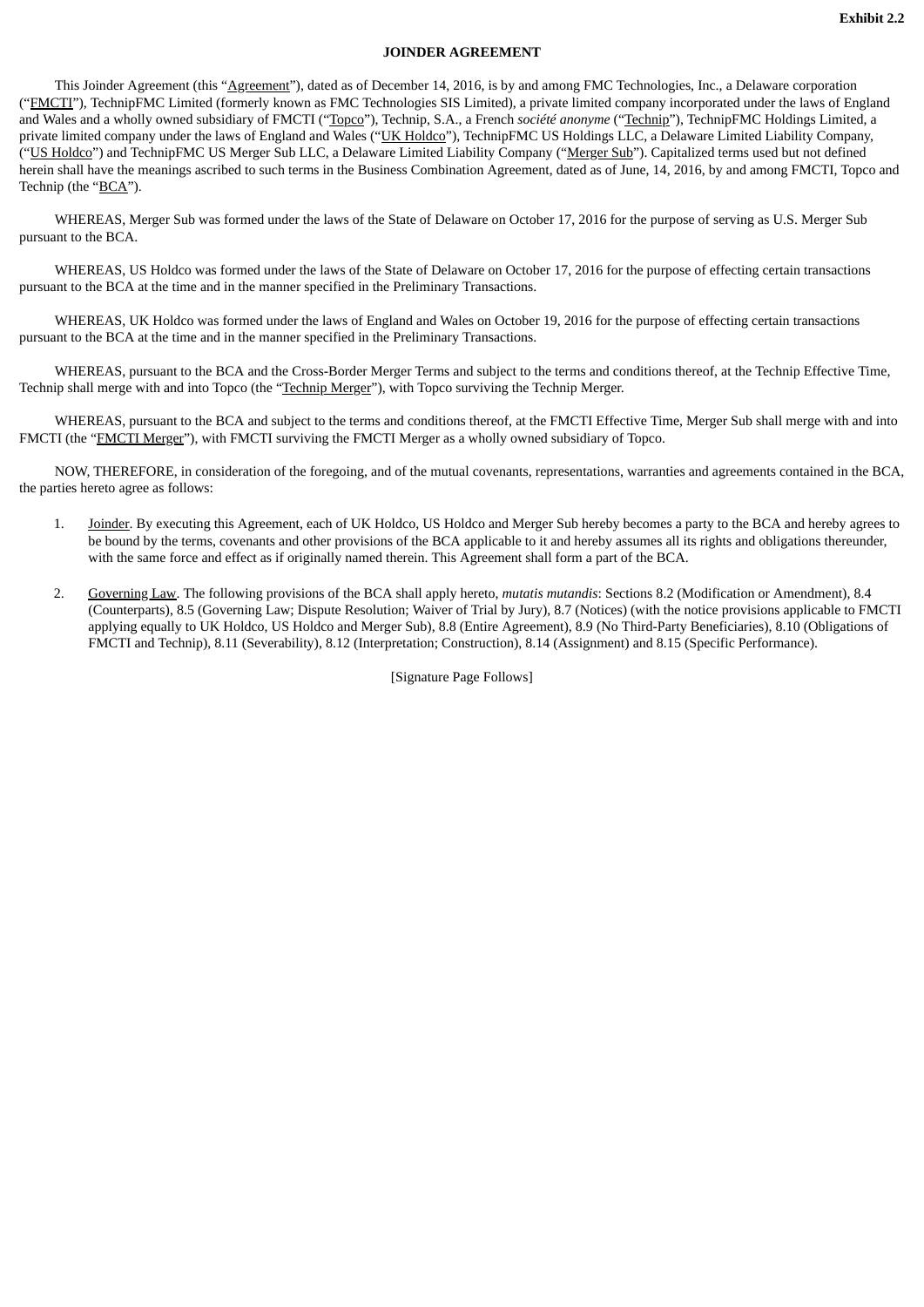IN WITNESS WHEREOF, the parties hereto have caused this instrument to be executed in counterparts by their duly authorized officers, all as of the day and year first above written.

# FMC TECHNOLOGIES, INC.,

By: /s/ Dianne B. Ralston

Name: Dianne Ralston Title: Senior Vice President, General Counsel and Corporate Secretary

TECHNIPFMC LIMITED

By: /s/ Peder M. Brøndmo Name: Peder M. Brøndmo Title: Alternate Director

### TECHNIPFMC HOLDINGS LIMITED

By: /s/ Peder M. Brøndmo Name: Peder M. Brøndmo Title: Alternate Director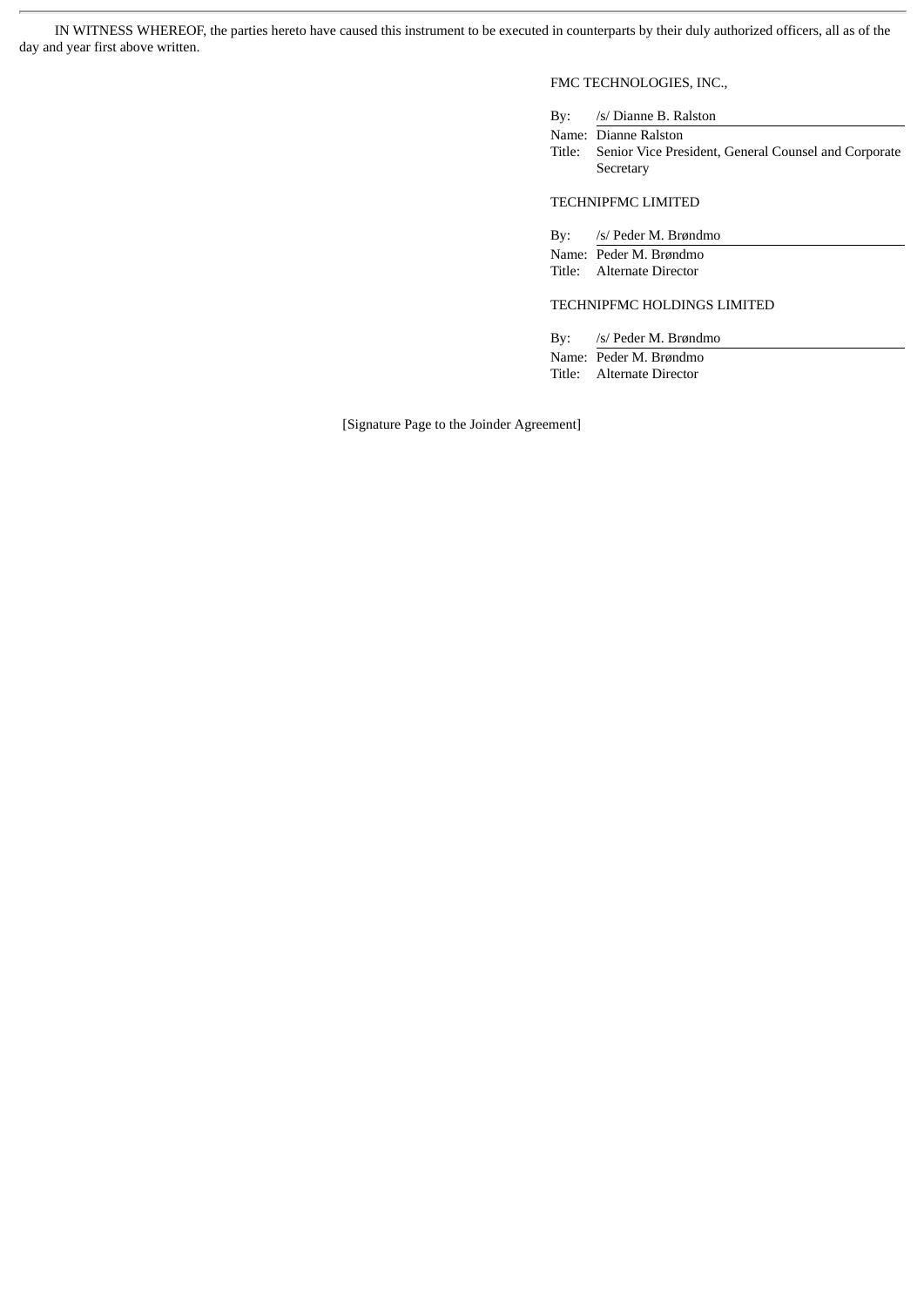### TECHNIPFMC US HOLDINGS LLC

By: FMC Technologies, Inc. Its: Sole Member

By: /s/ Dianne B. Ralston

Name: Dianne Ralston

Title: Senior Vice President, General Counsel and Corporate Secretary

### TECHNIPFMC US MERGER SUB LLC

- By: TECHNIPFMC US HOLDINGS LLC
- Its: Sole Member
- By: FMC TECHNOLOGIES, INC., as the sole member of TechnipFMC US Holdings LLC

By: /s/ Dianne B. Ralston

Name: Dianne Ralston

Title: Senior Vice President, General Counsel and Corporate Secretary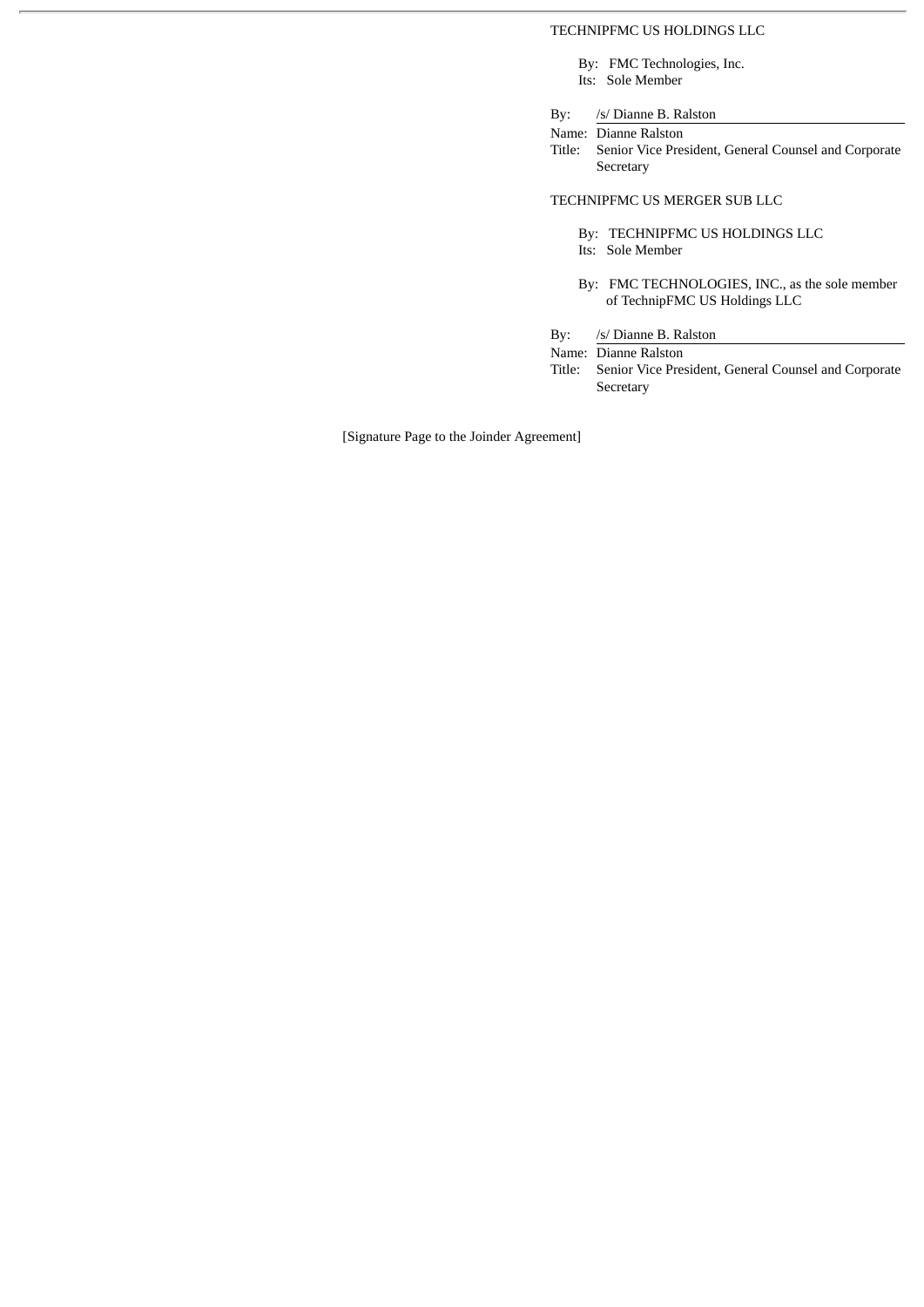TECHNIP, S.A.

By: /s/ John Freeman

Name: John Freeman Title: Group General Counsel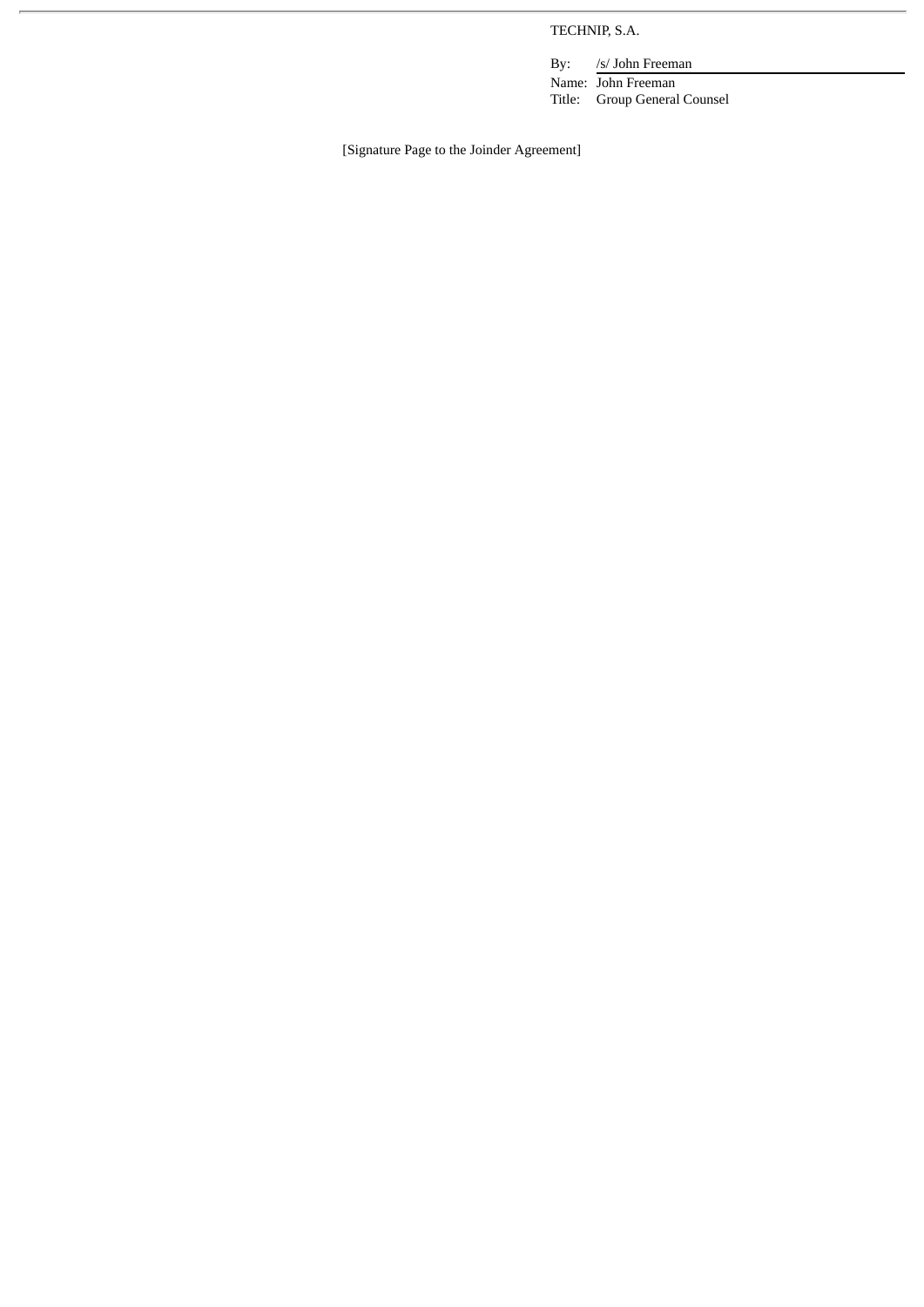



FMC Technologies, Inc.<br>5375 N. Sam Houston Parkway W.<br>Houston, Texas 77035<br>P +1 231-591-4000 www.fmstechnologies.com

December 14, 2016

Technip S.A. 89 Avenue de la Grande Armée 75016 Paris, France Attention: Group General Counsel

### RE: Business Combination Agreement Waiver of Certain Conditions

#### Dear Mr. Freeman:

Reference is made to that certain Business Combination Agreement (the "BCA"), dated as of June 14, 2016, by and among FMC Technologies, Inc., a Delaware corporation, TechnipFMC Limited (f/k/a FMC Technologies SIS Limited), a private limited company incorporated under the laws of England and Wales and a wholly owned subsidiary of FMCTI, and Technip S.A., a French *société anonyme*. Capitalized terms used but not defined in this letter agreement shall have the meanings ascribed to such terms in the BCA.

In accordance with Section 8.3(d) of the BCA, each party to this letter agreement irrevocably waives the conditions set forth in Section 6.1(b)(i) of the BCA, the second sentence of Section 6.1(d) of the BCA and Section 6.1(i) of the BCA (solely for purposes of Section 6.1 and without limiting FMCTI's obligations to consummate the Preliminary Transactions as described in Section 5.16(a) of the FMCTI Disclosure Letter). Except as provided herein, the BCA is in all respects ratified and confirmed and all the terms, conditions, and provisions thereof shall remain in full force and effect.

*(signature page follows)*